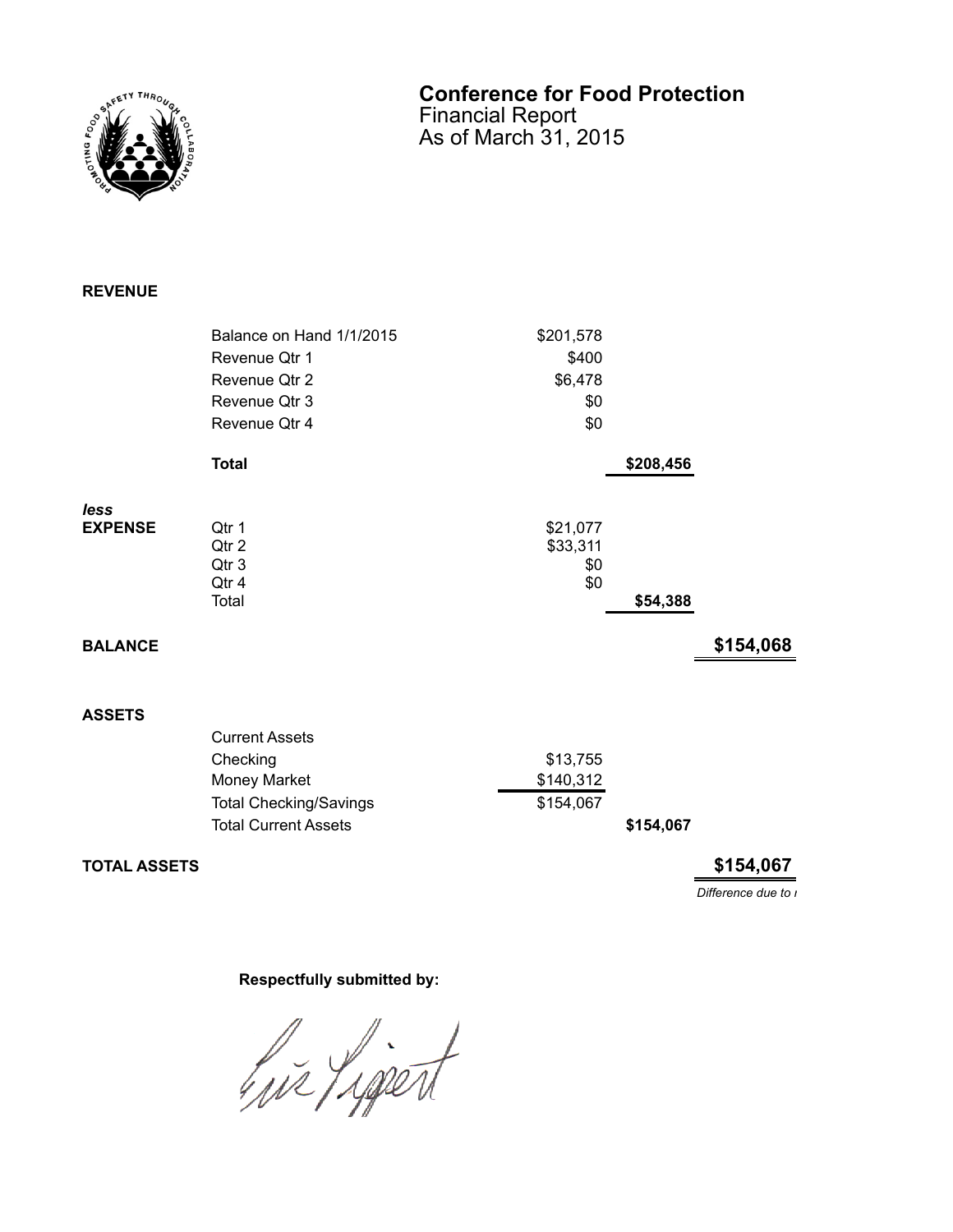$rounding$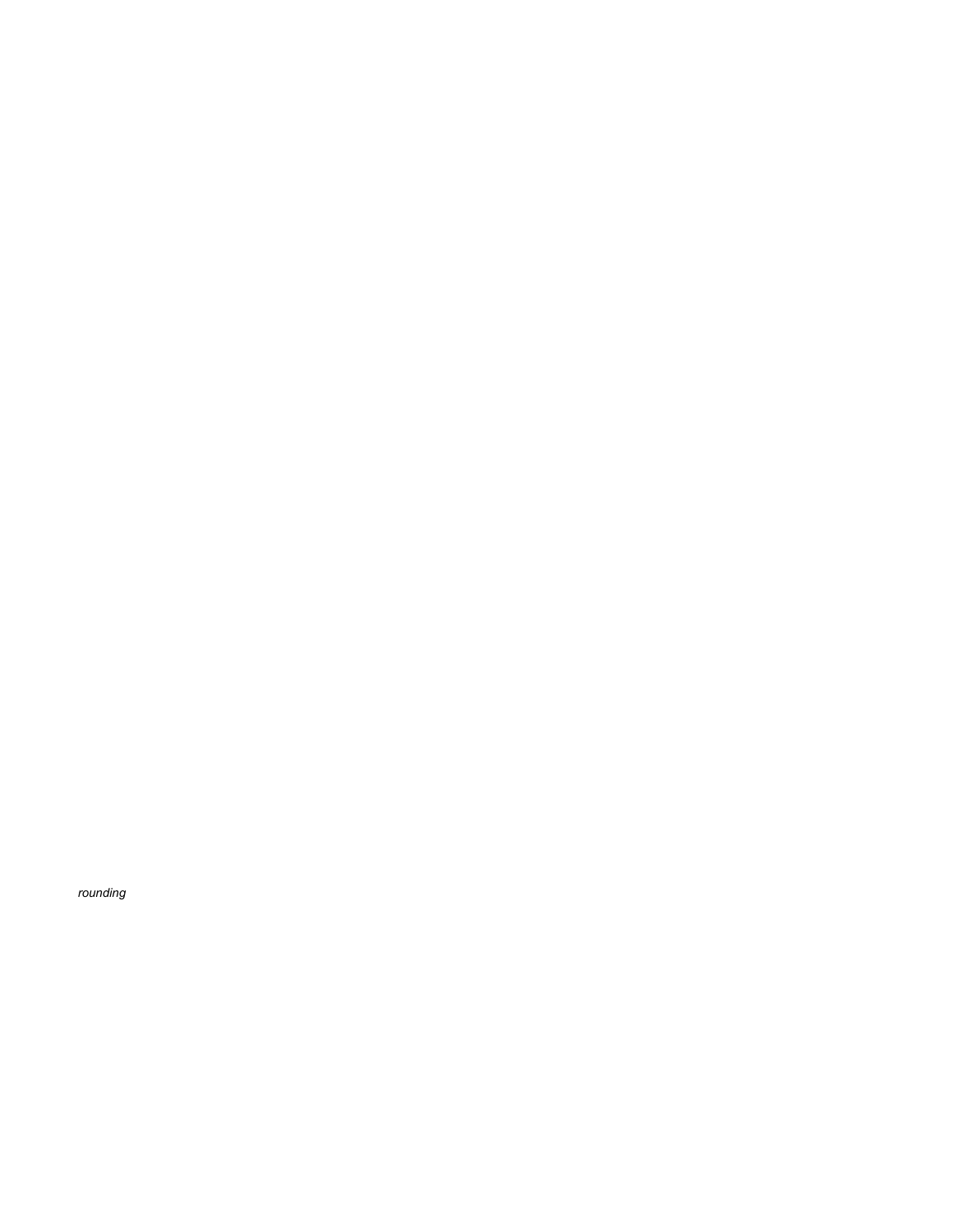## **CFP Budget 2015**

| <b>Revenues</b>                    | <b>Budgeted</b>                |                        | <b>Received</b> |              |           |           |    | <b>Cumulative</b>        | <b>Balance</b> |
|------------------------------------|--------------------------------|------------------------|-----------------|--------------|-----------|-----------|----|--------------------------|----------------|
|                                    |                                |                        | Quarter 1       | Quarter 2    | Quarter 3 | Quarter 4 |    |                          |                |
|                                    |                                |                        |                 |              |           |           |    |                          |                |
| <b>Interest Checking/Sav</b>       | \$<br>100                      | \$                     | 68              | \$<br>46     |           |           | \$ | 114                      | \$<br>(14)     |
| Membership                         | \$<br>1,200                    | \$                     | 332             | \$<br>432    |           |           | ξ  | 764                      | \$<br>436      |
| Crumbine                           | \$                             |                        |                 | \$<br>1,000  |           |           | \$ | 1,000                    | \$<br>(1,000)  |
| 2016 Registrations                 | \$<br>138,500                  |                        |                 |              |           |           | \$ |                          | \$<br>138,500  |
| 2016 Sponsors                      | \$<br>89,000                   |                        |                 | \$<br>5,000  |           |           | \$ | 5,000                    | \$<br>84,000   |
| 2016 Local Partnership             | \$                             |                        |                 |              |           |           | \$ |                          | \$             |
| Miscellaneous                      |                                |                        |                 |              |           |           | \$ |                          |                |
| Grant                              | <b>TBD</b>                     |                        |                 |              |           |           | \$ |                          | \$             |
|                                    |                                |                        |                 |              |           |           |    |                          |                |
| Total                              | \$<br>228,800                  | \$                     | 400             | \$<br>6,478  | \$        | \$        | \$ | 6,878                    | \$<br>221,922  |
|                                    | \$<br>221,922                  |                        |                 |              |           |           |    |                          |                |
|                                    |                                |                        |                 |              |           |           |    |                          |                |
| <b>Disbursements</b>               |                                |                        | Quarter 1       | Quarter 2    | Quarter 3 | Quarter 4 |    |                          |                |
| <b>Exec Director Comp</b>          | \$<br>24,000                   | \$                     | 6,000           | \$<br>6,000  |           |           | \$ | 12,000                   | \$<br>12,000   |
| <b>Exec Assistant Comp</b>         | \$<br>19,200                   | $\overline{\varsigma}$ | 4,800           | \$<br>4,800  |           |           | \$ | 9,600                    | \$<br>9,600    |
| <b>Exec Treasurer Comp</b>         | \$<br>12,000                   | 3                      | 3,000           | \$<br>3,000  |           |           | \$ | 6,000                    | \$<br>6,000    |
| <b>Exec Director Travel</b>        | \$<br>3,800                    |                        |                 | \$<br>883    |           |           | \$ | 883                      | \$<br>2,917    |
| <b>Exec Assistant Travel</b>       | \$<br>2,250                    | \$                     | 655             | \$<br>296    |           |           | \$ | 951                      | \$<br>1,299    |
| <b>Exec Treasurer Travel</b>       | \$<br>2,250                    |                        |                 | \$<br>408    |           |           | \$ | 408                      | \$<br>1,842    |
| <b>Exec Board Expense Travel</b>   | \$<br>26,000                   |                        |                 | \$<br>11,637 |           |           | ζ  | 11,637                   | \$<br>14,363   |
| <b>Exec Board Expense Catering</b> | \$<br>1,845                    |                        |                 | \$<br>3,384  |           |           |    |                          | \$<br>(1, 539) |
| Committee Expense                  | \$<br>10,000                   | \$                     | 2,862           | \$<br>2,823  |           |           | \$ | 5,685                    | \$<br>4,315    |
| Conf Expense                       | \$                             |                        |                 |              |           |           | \$ |                          | \$             |
| 2016 Conf Prepayment               | \$                             |                        |                 |              |           |           | \$ | $\overline{\phantom{a}}$ | \$             |
| Equipment/Maintenance              | \$<br>250                      |                        |                 |              |           |           | \$ |                          | \$<br>250      |
| <b>Telephone</b>                   | \$<br>1,600                    | \$                     | 134             |              |           |           | \$ | 134                      | \$<br>1,466    |
| Postage                            | \$<br>660                      | \$                     | 42              | \$<br>41     |           |           | \$ | 83                       | \$<br>577      |
| Printing                           | \$<br>3,500                    | \$                     | 14              |              |           |           | ζ  | 14                       | \$<br>3,486    |
| <b>Supplies</b>                    | \$<br>1,500                    | \$                     | 414             | \$<br>39     |           |           | \$ | 453                      | \$<br>1,047    |
| <b>Surety Bond/Liability Ins</b>   | \$<br>1,821                    | \$                     | 1,821           |              |           |           | \$ | 1,821                    | \$             |
| <b>Banking Credit Card Sve cg.</b> |                                |                        |                 |              |           |           | \$ |                          | \$             |
| <b>Corporation Renewal</b>         | \$<br>125                      | \$                     | (105)           |              |           |           | \$ | (105)                    | \$<br>230      |
| Miscellaneous                      | \$<br>1,000                    |                        |                 |              |           |           | \$ | $\overline{\phantom{a}}$ | \$<br>1,000    |
| <b>Crumbine Expenses</b>           | \$<br>4,000                    |                        |                 |              |           |           | ζ. |                          | \$<br>4,000    |
| <b>Web Site Development</b>        | \$<br>1,500                    | <u>र्</u>              | 1,440           |              |           |           | \$ | 1,440                    | \$<br>60       |
| Legal                              | \$<br>1,000                    |                        |                 |              |           |           | \$ |                          | \$<br>1,000    |
| <b>Tax Preparation (audit)</b>     | \$<br>850                      |                        |                 |              |           |           | \$ | $\overline{\phantom{a}}$ | \$<br>850      |
| Local Partnership                  | \$                             |                        |                 |              |           |           | \$ | $\overline{\phantom{a}}$ | \$             |
| Grant                              | \$<br>$\overline{\phantom{a}}$ |                        |                 |              |           |           | \$ | $\overline{\phantom{a}}$ | \$             |
|                                    |                                |                        |                 |              |           |           |    |                          |                |